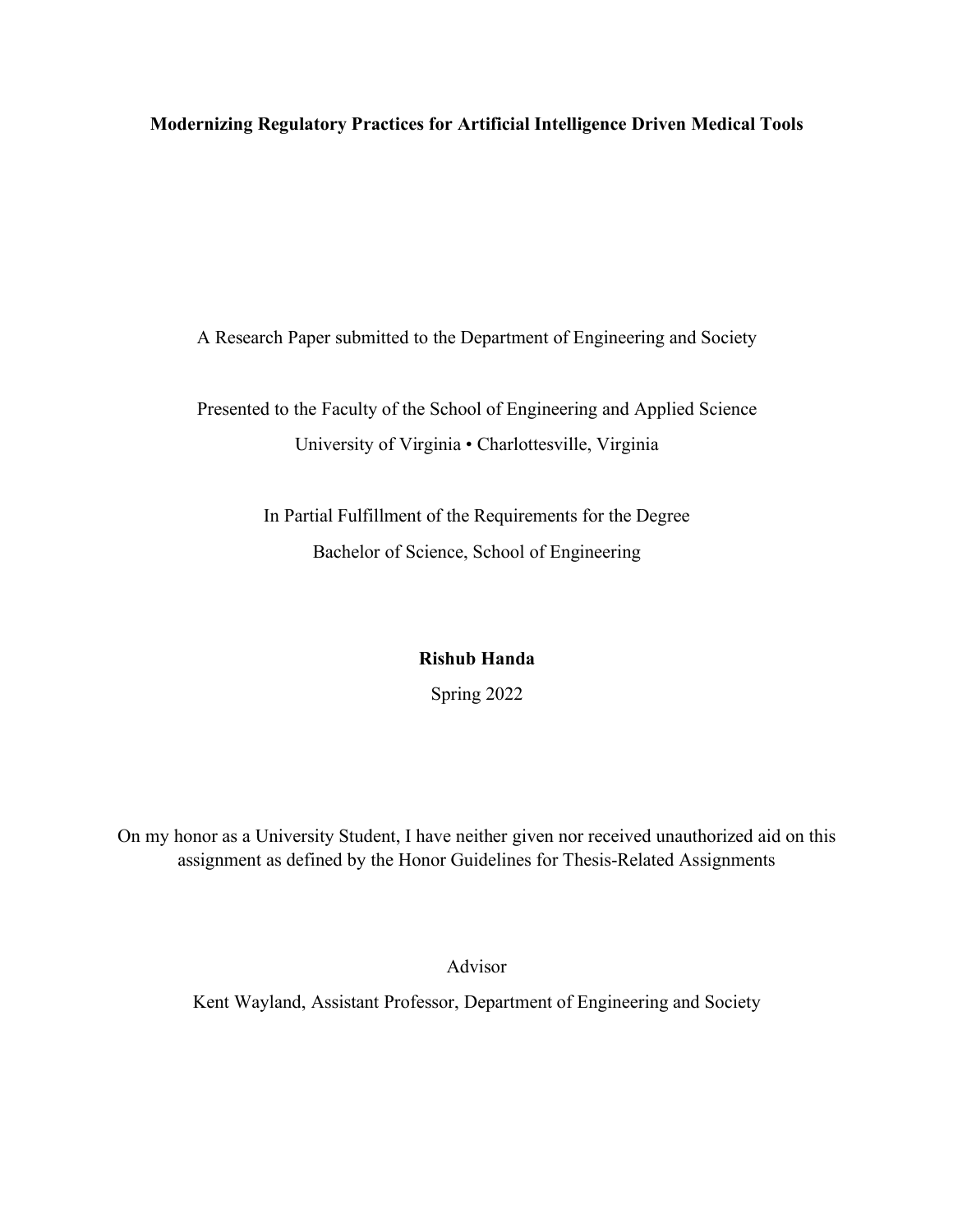# **Introduction**

Artificial Intelligence (AI) and Machine Learning (ML) have gained immense traction in the past decade, allowing systems to autonomously make decisions on the behalf of human operators. We have seen success with this approach in fraud detection, autonomous vehicles, and language translation. We are now trusting AI systems with supporting physicians in life-saving medical decisions. Predictive models are able to forecast patient outcomes in kidney failure, heart disease, and many other chronic conditions (Jiang et al., 2017).

However, these models can suffer from algorithmic bias embedded in how it makes decisions. Specifically, this means that the AI software finds hidden trends in the data it learns from that do not accurately reflect reality. When physicians employ the software to create predictions for new data, it can reinforce the hidden biases from its training. For example, a model developed to identify lung disease trained on mostly X-rays from male subjects performed poorly for female patients, since it created an association between the male chest anatomy and the disease (Larrazabal et al., 2020).

The problem with the current understanding of bias in medical AI is that scholars often point to the technical shortcomings of the model when it performs poorly (Obermeyer et al., 2019). These critiques relate to design choices of the model designers or system biases in how the data was generated or collected.

While it is important to consider the technical aspects of mitigating bias in AI, this dominating view neglects the full sociotechnical nature of this problem. It is equally important to create social systems that allow for the safe deployment and utilization of these algorithms, even in the presence of technical flaws. Given the pace of innovation in AI, researchers are unlikely to account for every source of bias and identify issues with newer models and datasets. Cutting-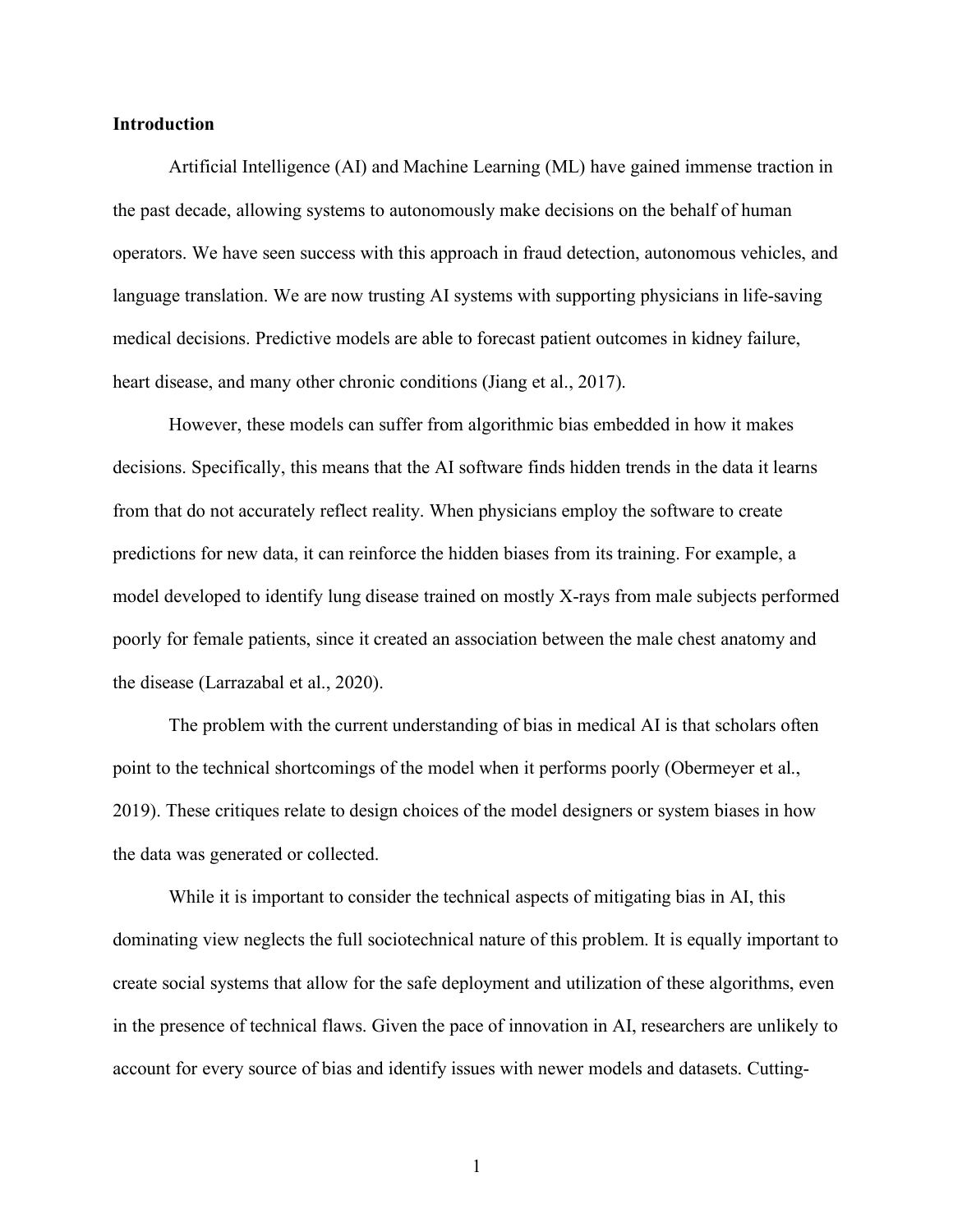edge medical technologies often pose risks to patients, and it is the Food and Drug Administration's (FDA) responsibility to mitigate these risks by evaluating the safety and efficacy of new tools and therapies. Though the FDA has a robust procedure for classifying and regulating hardware medical devices, its traditional practices are not suited for AI diagnostic software tools.

If algorithmic bias continues to be improperly addressed, it can have drastic consequences. AI is often used in healthcare for early detection for many types of cancer, genetic screening, etc. (Jiang et al., 2017). Missing patients that actually have the illness can lead to fatal outcomes, and wrongly classifying healthy patients as diseased can create high healthcare costs for patients and hospitals.

To avoid further devastating patients with biased decisions, the FDA must implement more relevant regulations for software-based tools. My research serves to uncover shortcomings in the current FDA practices for evaluating the safety and efficacy of AI algorithms. Specifically, I will use a case study of the Optum Future Cost Algorithm (OFCA) to demonstrate how the current system is failing in practice. An improved understanding of this gap will reveal how we can improve our regulatory systems to ensure safer and equitable treatment for patients.

### **Background**

# *Current Approaches for Mitigating Bias*

Many model developers will assign data as the root of the problem – "garbage in, garbage out". They point to the demographic breakdown of the training data, and they often advocate for better control of race, sex, socioeconomic background, etc. (Centola et al., 2021) to ensure the model is exposed to a diverse set of conditions. Unfortunately, how the data is sourced is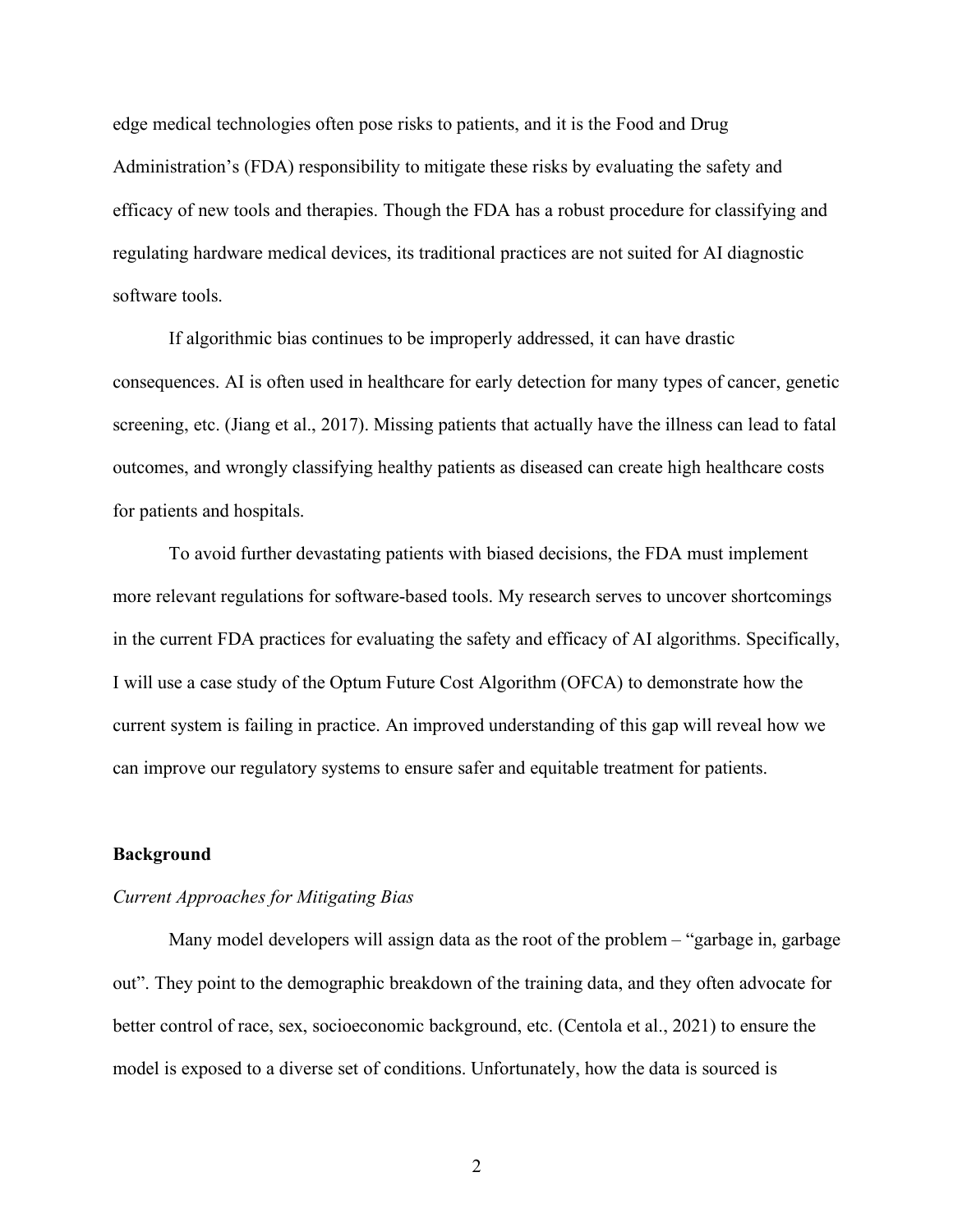controlled by the healthcare organization contracting these engineers, so the model developers can only suggest this as a technical fix; there is no oversight ensuring that the training data is diverse and representative of all relevant patient demographics (Panch et al., 2019).

Another frequently discussed technical issue is unrepresentative data labeling. The "label" is the output or class the model is trying to predict, given a set of inputs or "features". The label should accurately reflect what the physicians want to predict. Using a proxy to approximate the true outcome can lead the algorithm to identify hidden trends that optimize this metric without achieving the desired results. For example, an algorithm designed with the intent to screen which patients will have a deteriorating chronic illness used the label of "future healthcare costs" to proxy for a worsening condition; this algorithm optimized for more expensive patients, rather than those who truly needed the care (Obermeyer et al., 2019).

In machine learning academia, new models and datasets are subject to interrogation by peer review. Having multiple teams validate the results and calculate their own statistical measures for bias helps to iteratively improve the model/data (Le Sueur et al., 2020). This collaborative culture does not exist in healthcare. Hospitals and insurance companies will often contract external data analytics companies to design their model. These teams often work in isolation to protect their proprietary model, so the extent of bias mitigation is based on the competency and diversity of the engineering team (Shastri, 2020).

While these technical considerations are important for creating more equitable algorithms, professionals in AI and healthcare need to open the discussion to enhancing the social systems patients rely on to provide oversight. AI research is advancing at an unprecedented pace; the number of journal publications increased 34.5% from 2019 to 2020 (Entwood, 2021). The next model is here before current ones can be vetted in deployment. Given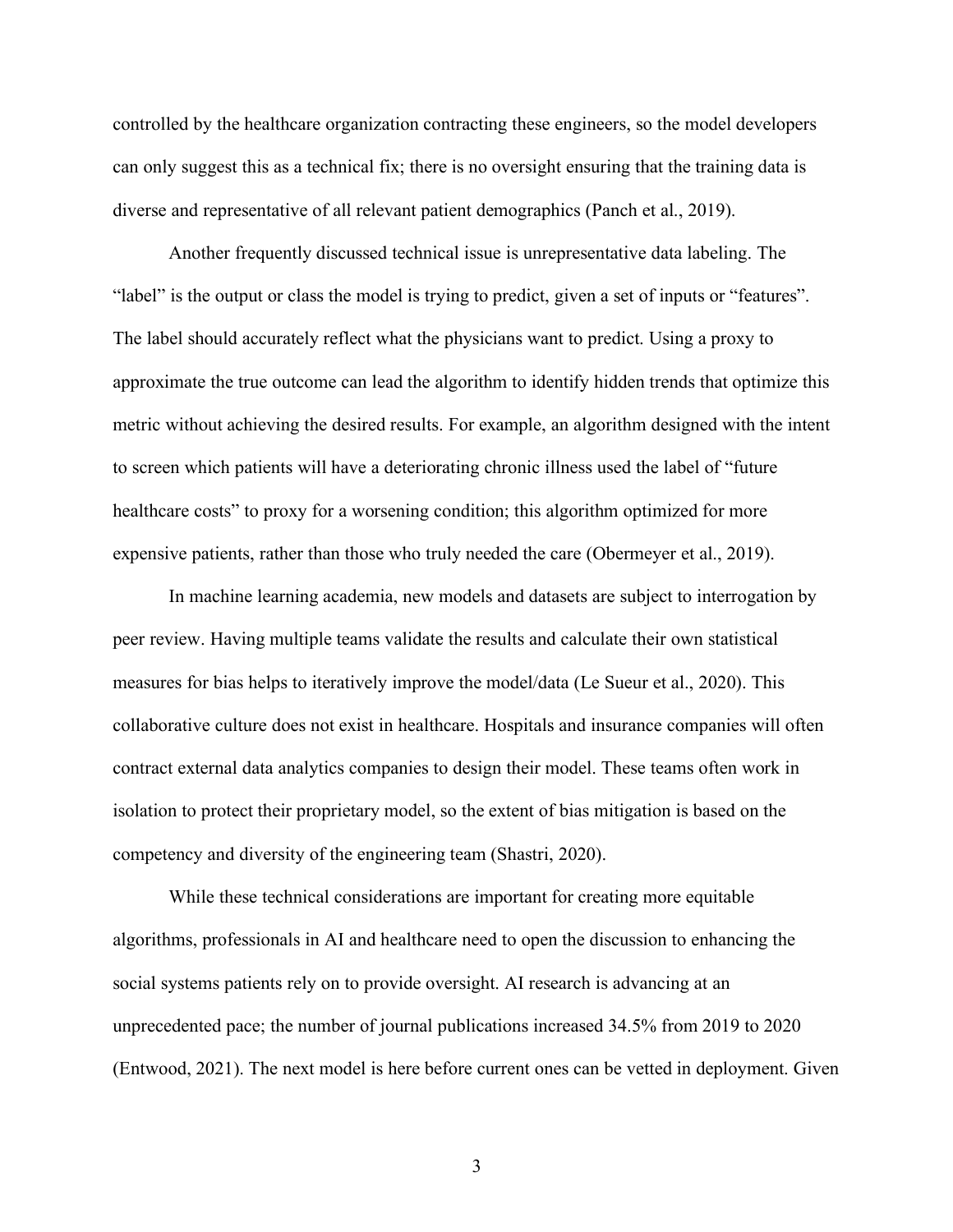this pace, the public sector, i.e. the FDA, must develop new regulation relevant for companies employing these technologies.

# *FDA Software as a Medical Device*

Under the Federal Food, Drug, and Cosmetics Act, the FDA regulates products used for medical purposes; specifically, this includes technologies that would be used to treat, diagnose, cure, and/or prevent disease. These practices were initially designed for therapeutic drugs and medical devices. After classifying the technology based on its potential risk to the patient (Class I – III), the FDA requires the company to perform multiple stages of clinical trials and document every technical design decision in the development process. If the trials prove the technology is safe for the patient and produces clinically significant results, the FDA approves commercialization, via a Premarket Approval (PMA) document. If the product poses minimal risk for the patient, like a Band-Aid, they can apply for a 510K exemption from the traditional 3 Phase Clinical Trial process, but they still need to provide evidence from IRB approved trials, or equivalent testing, that the product is not harmful. The company must then demonstrate adherence to Current Good Manufacturing Practice Regulations (CGMP); this entails freezing the product design and creating safeguards for manufacturing and quality control. Any updates to the device must prove their safety and efficacy once again (FDA, 2020).

This procedure is intuitive for a surgical tool or diagnostic test, but fundamentally misaligned with how software tools are developed and deployed. To adapt these practices, the FDA released a draft for new guidelines relating to Software as a Medical Device (SaMD) in November 2021; this was the first update to the Premarket Approval/Exemption process since 2005 and has yet to be finalized (FDA, 2021). This draft outlines what the FDA would classify as SaMD and the documentation the FDA requires from the design process to ensure patient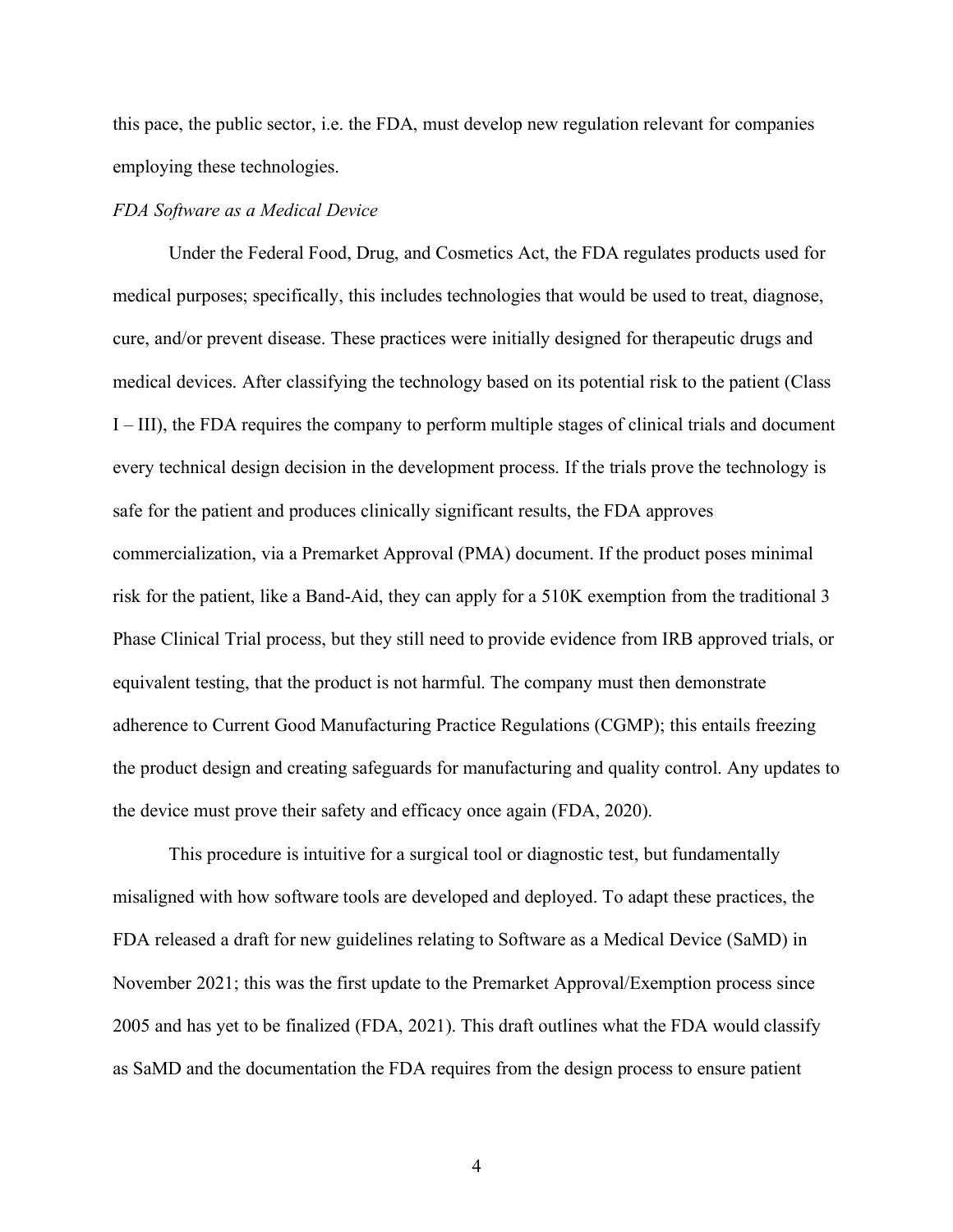safety before 510K exemption or PMA. It is still modeled after the traditional approval process, where software is categorized based on its potential harm to the patient and must conduct studies to prove safety and clinical significance. Once approved, the company must outline how they will ensure quality in deployment and must request further approvals before any updates. The shortcomings of SaMD regulations in practice are discussed below.

# **Methods**

# *Literature Review*

The existing literature on best practices to mitigate bias in AI for healthcare applications tend to focus on technical improvements to the model design and data sourcing/cleaning. A few case studies on large scale deployments of biased AI models thoroughly discussed these issues. For example, researchers at UC Berkeley found how using future health costs as an improper approximation of patient's disease severity can lead to a racially bias algorithm when choosing to admit patients for an advanced care program (Obermeyer et al., 2019). Another study showed how differences in patient demographics across hospitals create unbalanced datasets; this led to a pneumothorax detection algorithm performing poorly for Black patients while accurately detecting the condition in chest X-rays of White patients (Wu et al., 2021).

Another set of research attempts to codify best practices in ML research and healthcare applications. These researchers attempt to set a standard for countering algorithmic bias in healthcare settings. They concur that bias is typically revealed in public settings once the model is deployed, and that we need systems to address systemic issues exposed by these models. These systemic issues often embed themselves in how the data is collected, so the bias can go unnoticed (Jiang et al., 2017; Panch et al., 2019). These principles typically apply to how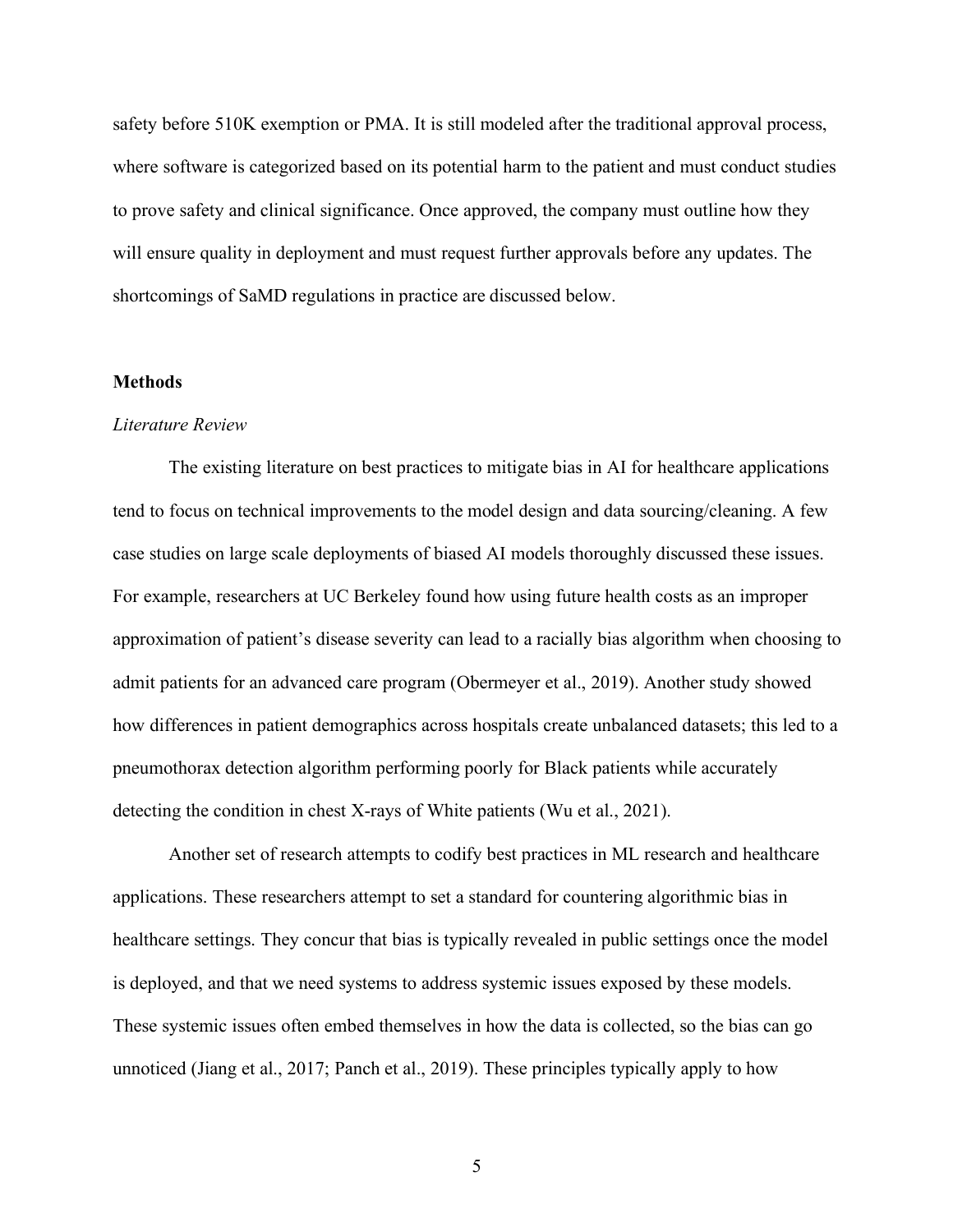researchers and healthcare organizations can improve their practices, without considering the ecosystem and stakeholders involved after the model is employed in practice.

Norori et al. take an interesting stance on robust model development by advocating for "open science," a framework similar to how computer scientists typically vet models through open sourced code. This system allows model developers to continuously iterate their algorithm while it is being deployed in the field, which also promotes open sourced data collection. This collective scrutiny tends to allow for quick identification for bias and fast methods to address the issue. For example, bias can arise from unexpected correlations between input variables (often demographic attributes such as race, sex, etc.) and the label(s); a peer not directly involved in the research question can bring quantitative measure to identify these confounding relationships (Norori et al., 2021). However, this ideology is incompatible with how healthcare AI companies currently protect their proprietary models as trade secrets.

#### *Approach*

My research serves to provide a sociotechnical view of mitigating bias in AI driven healthcare applications. Specifically, I demonstrate why technical improvements to AI alone will not fully mitigate bias and why improved FDA oversight is required to ensure patient safety when employing these algorithms. In the discussion below, I perform a case study analysis of the Optum Future Cost Algorithm to illustrate how racial bias can lead to drastic differences in health outcomes for patients. I then look to the FDA's official documentation to identify shortcomings in the existing regulatory framework.

To gain a thorough understanding of the existing research landscape, I investigated other case studies, regarding diagnosis of kidney disease, lung disease, and substance abuse, where bias in AI software tools or poor regulatory practices led to poor health outcomes. I also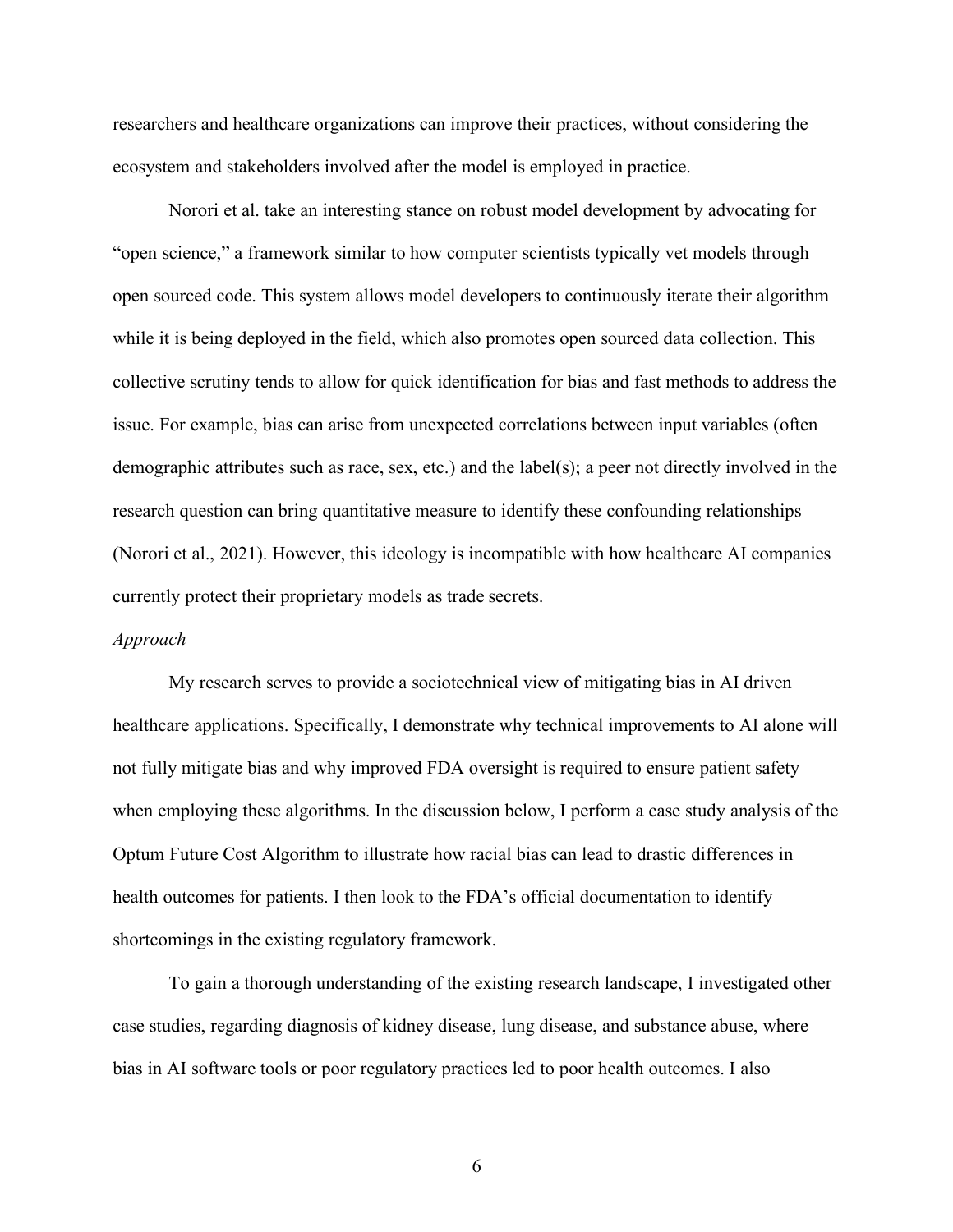performed a literature search of popular review articles relating to AI bias in healthcare. When analyzing the Optum Future Cost Algorithm, I researched the work of the original author who conducted the investigation into Optum and assisted them in reforming their algorithm. Finally, I found gaps that enabled the flaws in Optum by directly referencing the FDA's statements on regulating SaMD, 510K exemption, and AI/ML, as well as heavily cited reviews.

# **Discussion**

# *The Optum Future Cost Algorithm*

Hospital systems, insurance companies, and pharmacy benefit managers frequently utilize prediction algorithms and screening tools to identify patients with complex and deteriorating health conditions. By identifying patients that will likely be costly to the healthcare system in the future, they can direct physicians to take additional preventative measures that improve patients' health and avoid future costs. Such forecast models often predict future health costs as a proxy for disease burden to enroll patients in more intensive care programs (Bates et al., 2014). Whether this label is chosen out of the corporate incentive to minimize costs or out of convenience in gathering data, neglecting to directly classify patients on their risk for serious illness can prevent sick patients from accessing the care they need.

Optum, a large pharmacy benefit manager company, employed this approach of predicting future healthcare costs for an estimated 200 million patients each year; the patients above the 97<sup>th</sup> percentile were enrolled in an advanced care program. The OFCA successfully achieved its task of predicting a patient's future healthcare resource utilization. However, it inadvertently introduced a strong racial bias to enroll White patients, preventing many Black patients from receiving critical healthcare resources. I refer to Black patients as those with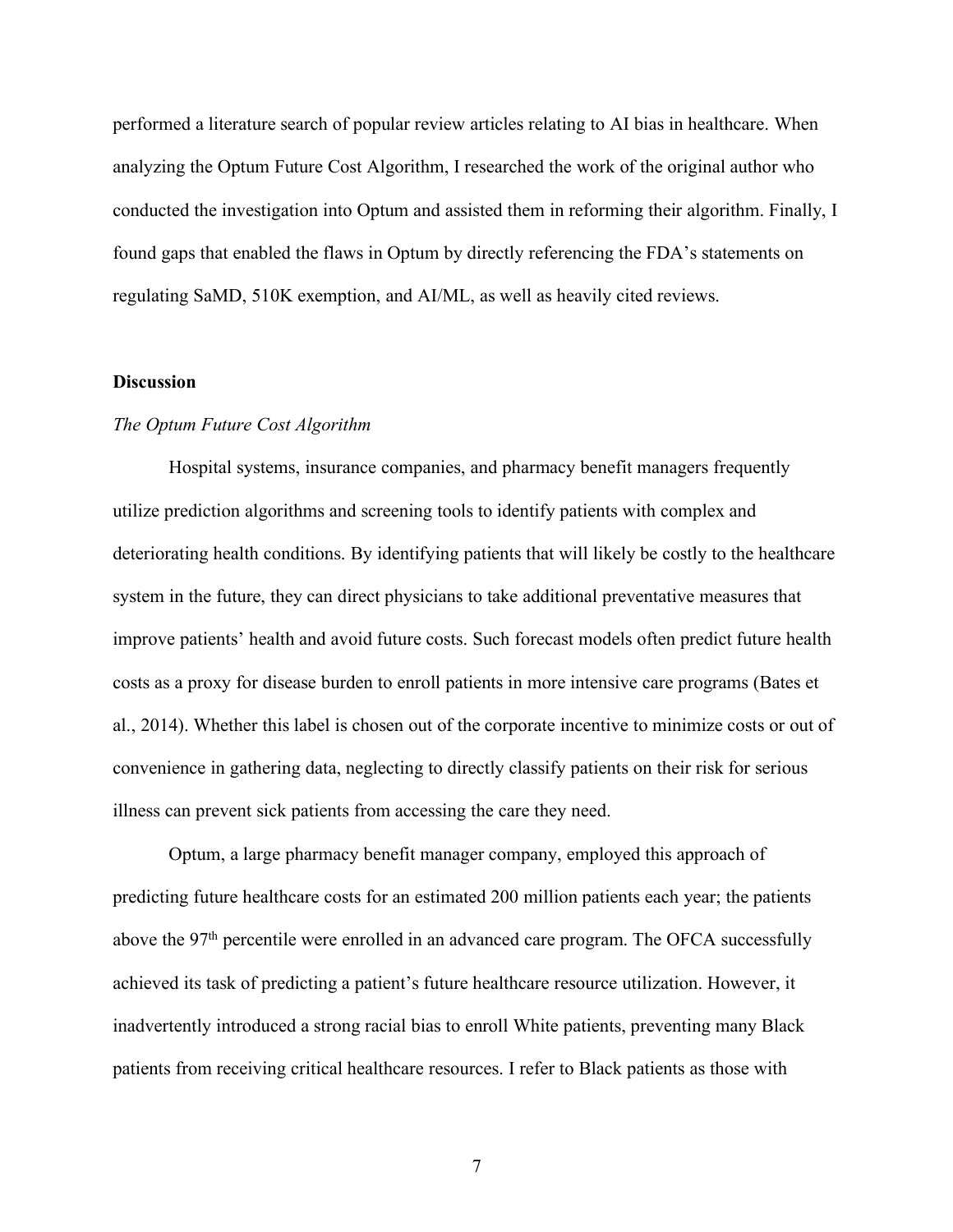African ancestry receiving healthcare in the US without necessarily a US citizenship. More specifically, a Black patient assigned the same cost label as a White patient tended to have 26.3% more severe chronic illness than their racial counterpart, when controlled for other demographic attributes. Accounting for this bias would increase the representation of Black patients in the program from 17.7% to 46.5% (Obermeyer et al., 2019).

Upon analysis, researchers investigating bias in AI healthcare systems claimed that this bias can be attributed to the unrepresentative label choice of future healthcare cost instead of disease burden. The training data showed that White patients costed more than Black patients, which controlled for disease burden and demographic factors. The model learned a hidden association between race and cost, leading to limiting access to critical care for many Black patients. This disparity has an underlying social cause. Surveys show that Black patients tend distrust physicians and healthcare institutions more than White patients, so they are less likely to utilize healthcare resources (Armstrong et al., 2007). After identifying this poor design choice, Obermeyer et al. experimented with other label choices that represented disease progression, decorrelated from race, to create a more equitable algorithm. His team was then able to work with the original model designers to remedy this technical flaw.

This collaboration is a rare occurrence. While the contracted designers of the OFCA were willing to collaborate with the researchers, most proprietary algorithm developers tightly safeguard their codebase (Norori et al., 2021). Obermeyer's team also faced many difficulties trying to approximate the model's behavior, since his team did not have access to the full model while analyzing its results. In the private sector, where trade secrets are the intellectual assets of software companies, it is the FDA's role to provide the oversight to ensure these algorithms do not lead to harmful outcomes for patients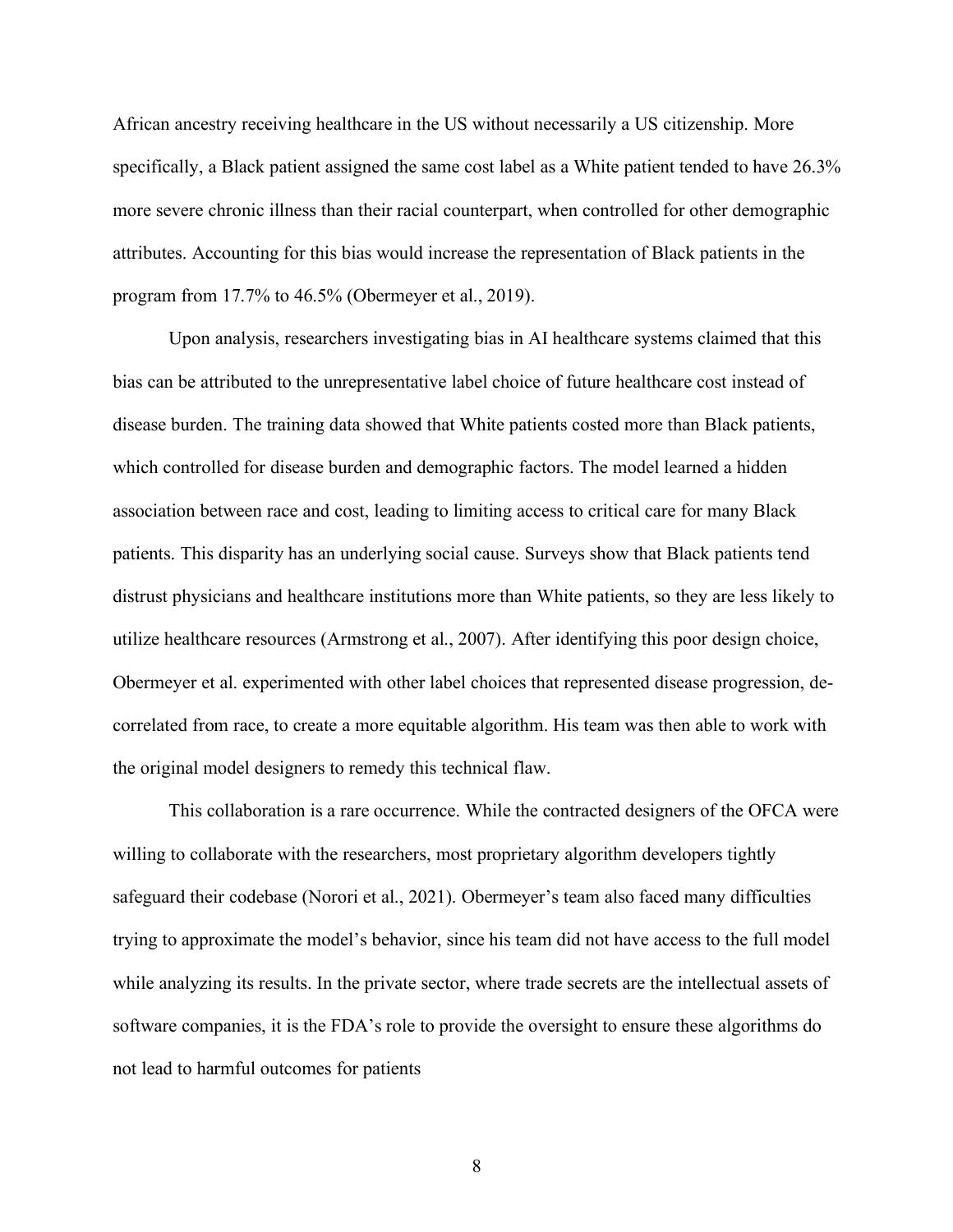# *Regulatory Shortcomings*

As aforementioned, the FDA has only recently formalized the requirements to commercialize medical software used for diagnosing disease, predicting patient health, and recommending treatment. However, these SaMD guidelines merely adapted the existing 510K fast-track to software. This system was initially designed for medical tools that do not directly pose a risk to the patient, such as surgical gloves, but still need to be validated for safety (FDA, 2021). It is now evident that AI tools have a significant influence on patients' health outcomes, so there are several shortcomings with the 510K exemption process that the FDA must address.

The 21<sup>st</sup> Century Cures Act of 2016 outlines categories of software that can qualify for exemption from any regulation at all; the definition of this software is very vague and often exploited. Clinical Decision Support tools (CDS) include software that inform healthcare providers without driving decisions related to patient care (PEW, 2021). This ambiguous distinction allows many AI tools to be deployed in practice without ever consulting the FDA, including the OFCA. The results of this algorithm had tangible impacts on the health of patients, but it was framed as a "support" tool, even though it was screening for qualifying patients. In practice, however, it is very difficult for the FDA to evaluate whether doctors, nurses, and administrators use the tool with oversight. In the case of OFCA, doctors could not feasibly screen all the patients themselves and relied on the tool to narrow candidates for the advanced care program, which led to excluding many Black patients from appropriate care. Prescription Drug Monitoring Programs (PDMP), which track how patients consume controlled substances for medical use to predict abuse, also exploited this legal ambiguity to avoid regulation (Oliva, 2021). Given the widespread misuse of critical, unregulated CDS/AI tools like OFCA and PDMP, the FDA must expand the scope of what types of software must be regulated.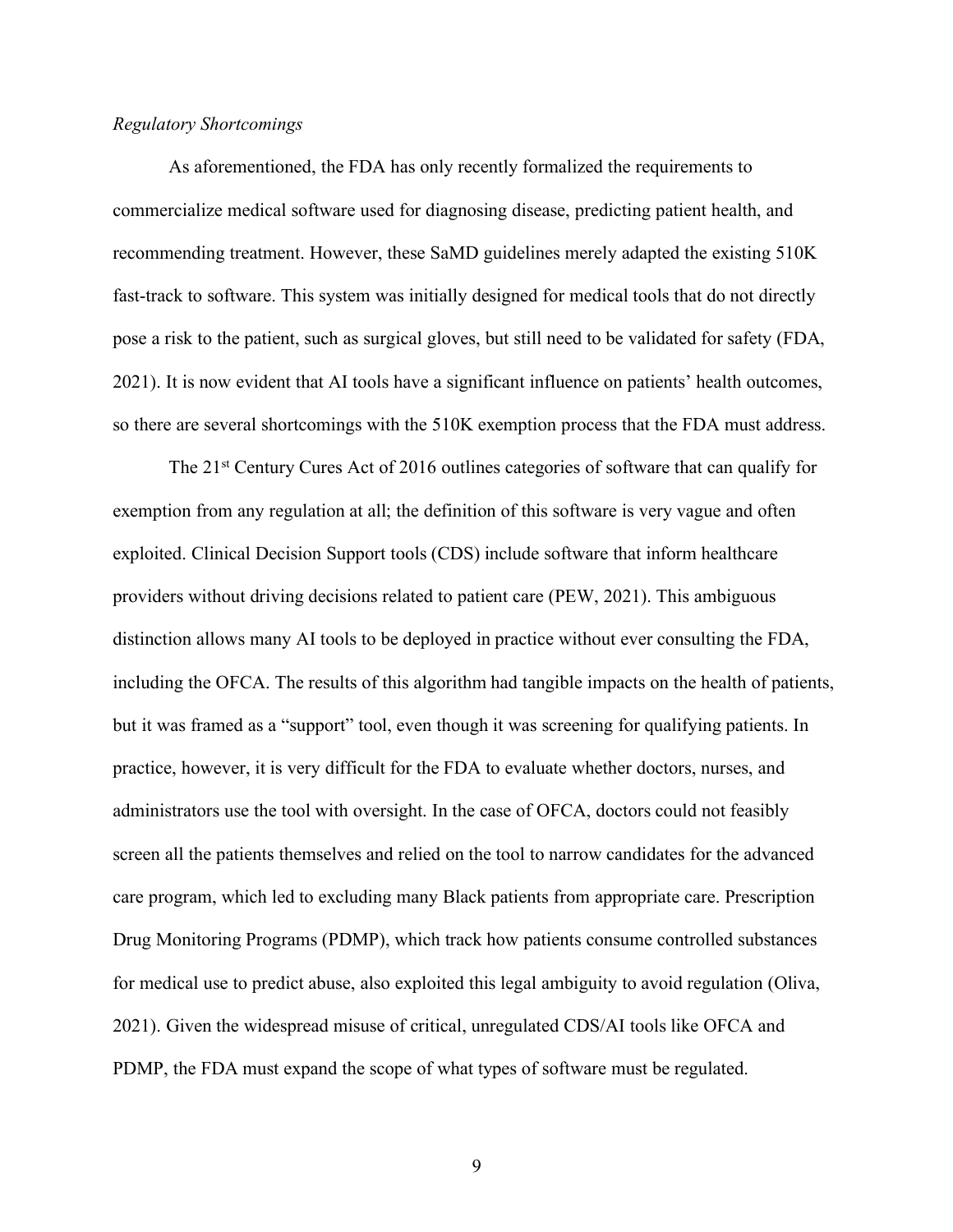For the software tools that cannot avoid regulation, the 510K pathway is not fit to adequately evaluate the safety and efficacy of AI applications. The 510K exemption allows companies to avoid length clinical trials; however, the developers simply need to provide documentation or minimal evidence that the data will be handled securely to prove it does not cause harm to the patient, since the AI itself cannot directly cause harm (excluding surgical robotics and similar software) (FDA, 2019). This system is ineffective because AI developers often cannot gauge the accuracy of the model beforehand, since it learns as it is exposed to more data. Thus, it is incredibly difficult to uncover biases in the data and its indirect impact on patient outcomes before the tool is operating in production. As the software learns and improves iteratively, it requires regular reevaluations to identify downstream effects. The OFCA was forming cost predictions for 200 million patients per year for several years before its flaws were uncovered (Obermeyer et al., 2019). Furthermore, while the FDA has clear guidelines on regulating "locked" algorithms, which predict the same output for a given input, there are no evaluation frameworks for "adaptive" algorithms which learn over time, as is the case with AI/ML (Benjamens et al., 2020). This lack of ongoing evaluation is especially problematic for adaptive algorithms because if systemic biases are reflected in the data, the algorithm will reinforce those biases as it is exposed to more training examples. In the case of the OFCA, this might have led to a feedback loop. Black patients underutilize healthcare resources, so the algorithm's predictions cause them to receive less care; this means they continue to underutilize resources, so they continue to receive less care.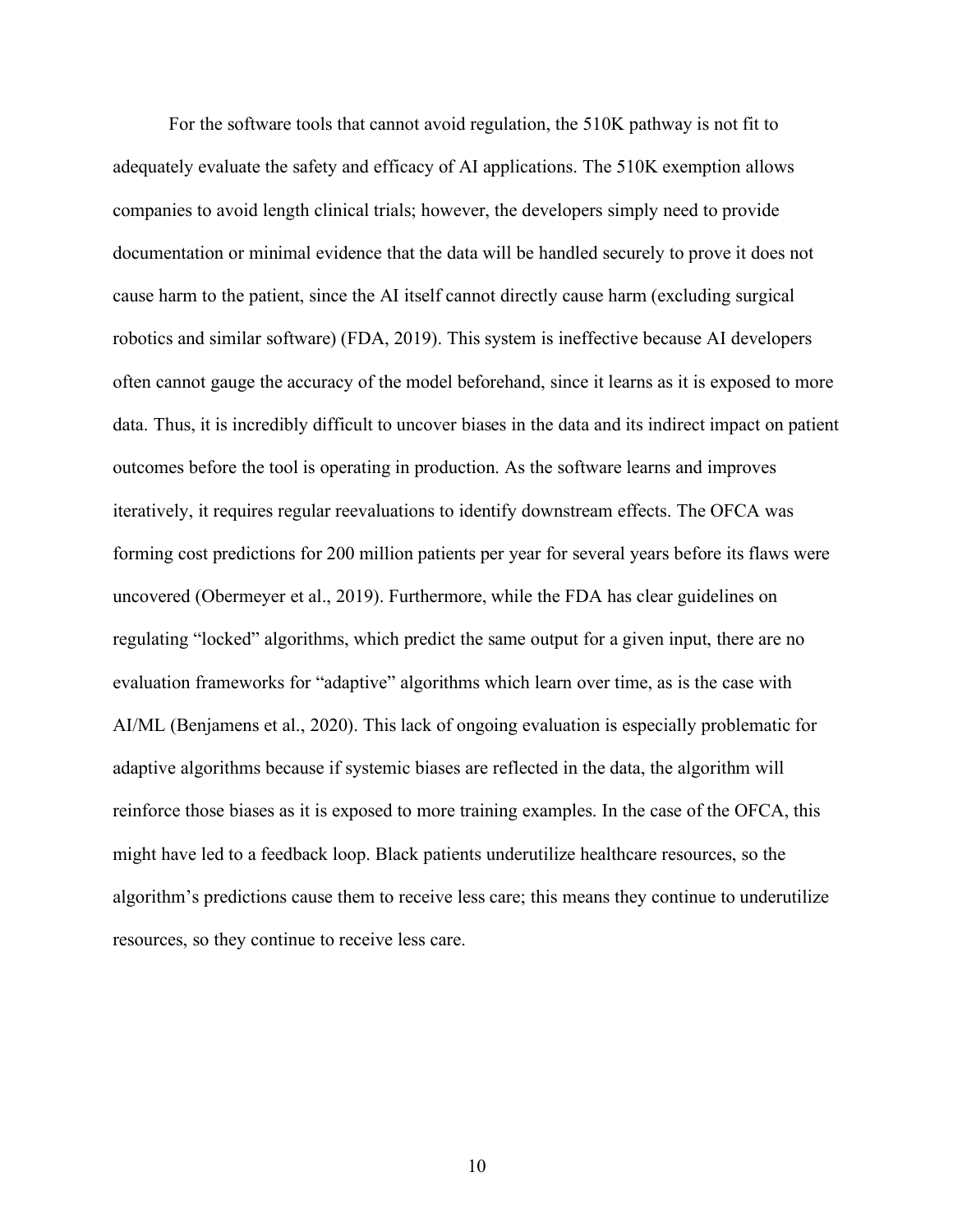# **Conclusion**

The complexity of bias in AI driven healthcare applications requires a sociotechnical approach to mitigating the bias and ensuring patient safety. In addition to technical improvements, modernized federal regulatory practices enforced by the FDA would provide the necessary oversight in this rapidly changing field. The current implementation of SaMD merely adapts the procedures for traditional hardware medical devices to software. Given the strict documentation and testing required for these regulatory pathways, Congress created exemptions for tools perceived to have low risk to patients; this enables companies like Optum to exploit the system and avoid regulation altogether. Further, for the companies that cannot take advantage of the legal ambiguity, the lack of ongoing assessment is ineffective for evaluating the safety of adaptive algorithms that learn and change over time.

To address these issues, the FDA must broaden the scope of software subject to regulation, while allowing for a faster path to initial deployment. However, it is essential to regularly analyze the effects of these algorithms on patients while operating commercially to ensure they are not reinforcing existing systemic biases. These improvements could have provided the OFCA with sufficient oversight to prevent its racially biased predictions from scaling to hundreds of millions of patients. Implementing these policies would require coordination from scientists, engineers, doctors, and lawmakers. Though completely eradicating bias is unlikely, taking these steps to quickly identify and mitigate it would decrease the risk of harm to the patient while encouraging the pace of innovation.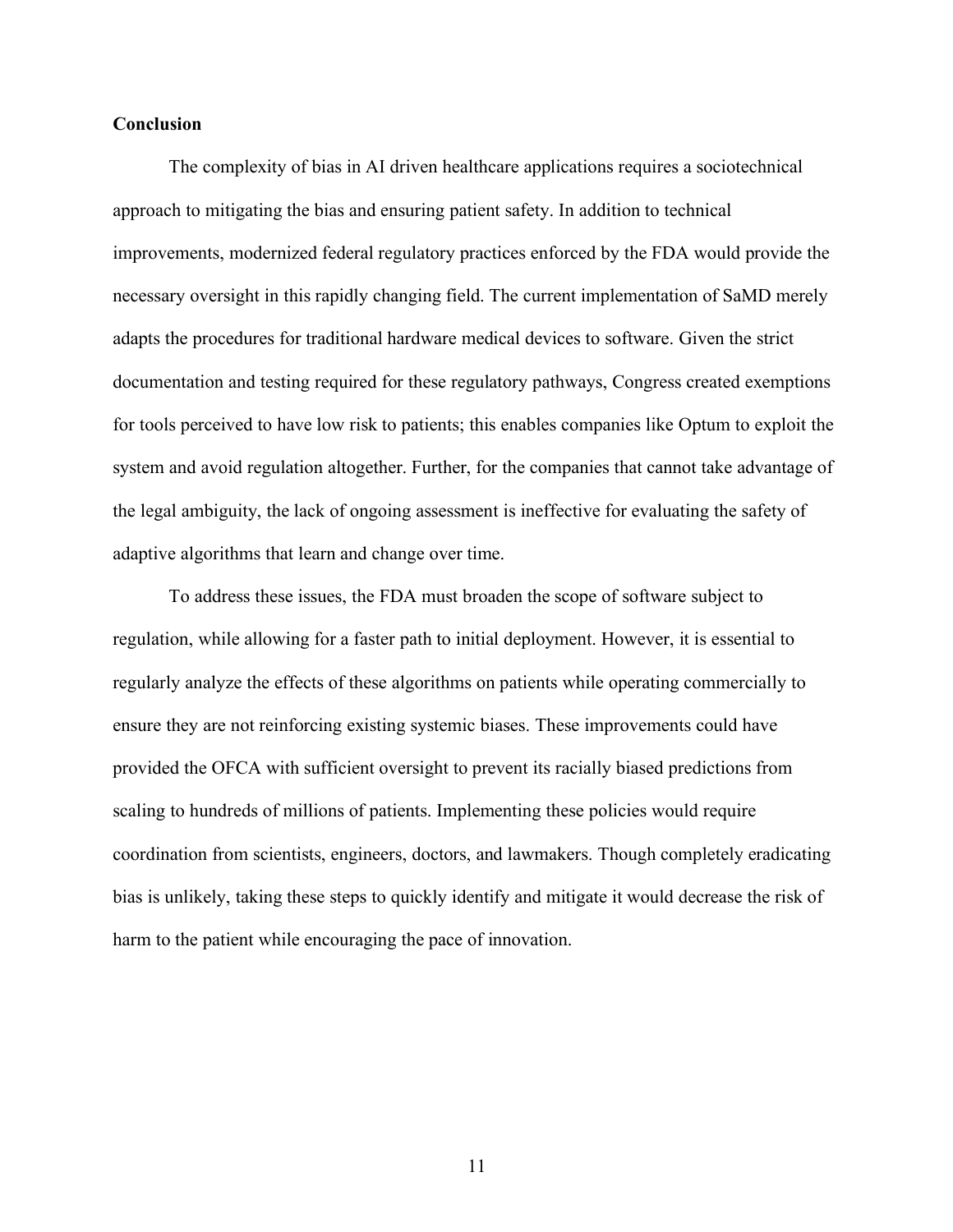# **References**

- Armstrong, K., Ravenell, K. L., McMurphy, S., & Putt, M. (2007). Racial/ethnic differences in physician distrust in the United States. *American Journal of Public Health*, *97*(7), 1283– 1289. https://doi.org/10.2105/AJPH.2005.080762
- Bates, D. W., Saria, S., Ohno-Machado, L., Shah, A., & Escobar, G. (2014). Big data in health care: Using analytics to identify and manage high-risk and high-cost patients. *Health Affairs (Project Hope)*, *33*(7), 1123–1131. https://doi.org/10.1377/hlthaff.2014.0041
- Benjamens, S., Pranavasingh, D., & Bertalan, M. (2020, September 11). *The state of artificial intelligence-based FDA-approved medical devices and algorithms: An online database | npj Digital Medicine*. https://www.nature.com/articles/s41746-020-00324-0
- Centola, D., Guilbeault, D., Sarkar, U., Khoong, E., & Zhang, J. (2021). The reduction of race and gender bias in clinical treatment recommendations using clinician peer networks in an experimental setting. *Nature Communications*, *12*(1), 6585. https://doi.org/10.1038/s41467-021-26905-5
- Entwood, J. (2021). *2021 Stanford AI Index Report*. https://aiindex.stanford.edu/wpcontent/uploads/2021/03/2021-AI-Index-Report- Chapter-1.pdf

FDA. (2019, March 28). *The 510(k) Program: Evaluating Substantial Equivalence in Premarket Notifications [510(k)]*. U.S. Food and Drug Administration; FDA. https://www.fda.gov/regulatory-information/search-fda-guidance-documents/510kprogram-evaluating-substantial-equivalence-premarket-notifications-510k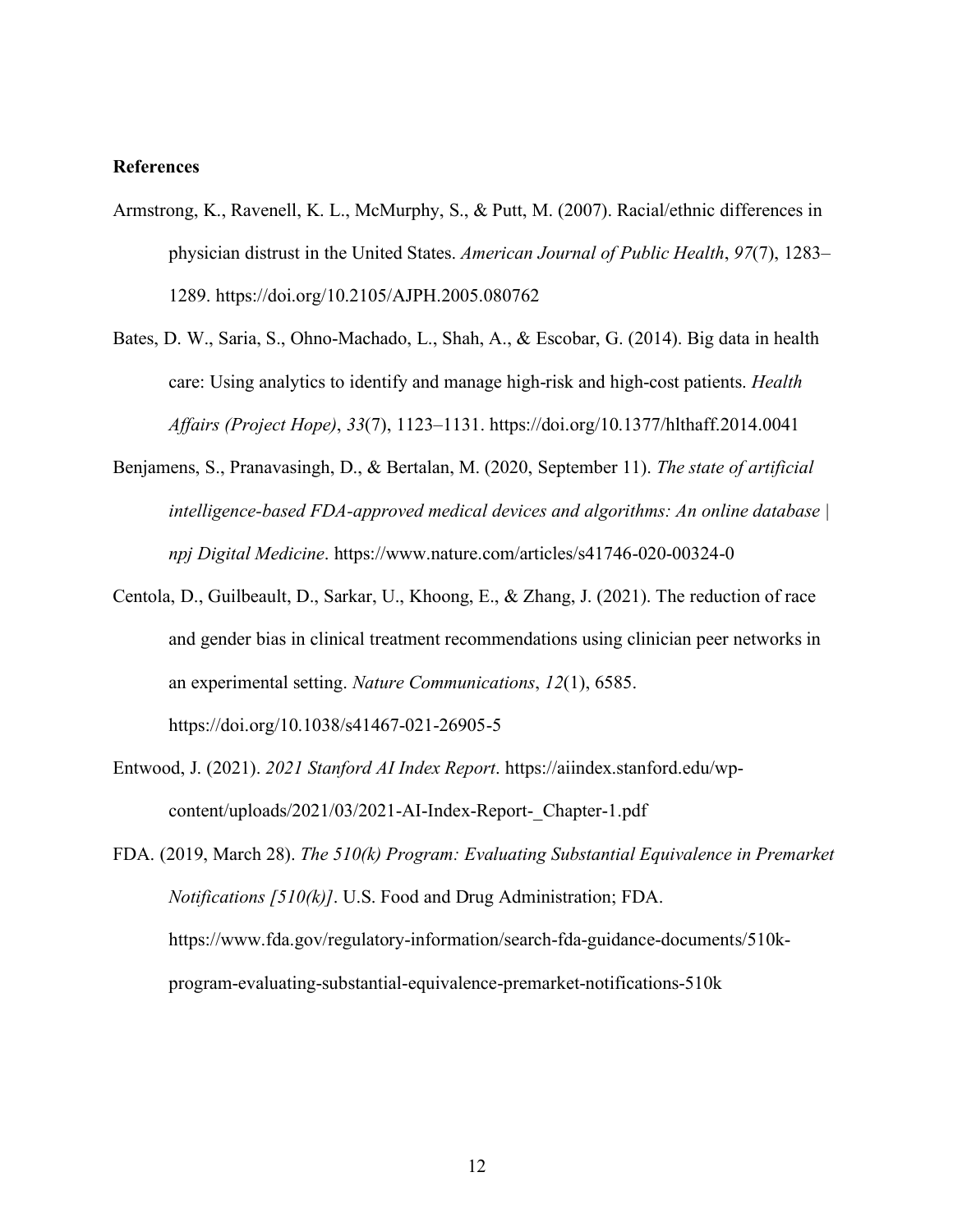- FDA. (2020, September 4). *Overview of Device Regulation*. FDA; FDA. https://www.fda.gov/medical-devices/device-advice-comprehensive-regulatoryassistance/overview-device-regulation
- FDA. (2021). *510(k) Clearances*. FDA; FDA. https://www.fda.gov/medical-devices/deviceapprovals-denials-and-clearances/510k-clearances
- FDA. (2021, November 3). *FDA In Brief: FDA Provides New Draft Guidance on Premarket Submissions for Device Software Functions*. FDA; FDA. https://www.fda.gov/newsevents/press-announcements/fda-brief-fda-provides-new-draft-guidance-premarketsubmissions-device-software-functions
- Jiang, F., Jiang, Y., Zhi, H., Dong, Y., Li, H., Ma, S., Wang, Y., Dong, Q., Shen, H., & Wang, Y. (2017). Artificial intelligence in healthcare: Past, present and future. *Stroke and Vascular Neurology*, *2*(4), 230–243. https://doi.org/10.1136/svn-2017-000101
- Larrazabal, A. J., Nieto, N., Peterson, V., Milone, D. H., & Ferrante, E. (2020). Gender imbalance in medical imaging datasets produces biased classifiers for computer-aided diagnosis. *Proceedings of the National Academy of Sciences*, *117*(23), 12592–12594. https://doi.org/10.1073/pnas.1919012117
- Le Sueur, H., Dagliati, A., Buchan, I., Whetton, A. D., Martin, G. P., Dornan, T., & Geifman, N. (2020). Pride and prejudice – What can we learn from peer review? *Medical Teacher*, *42*(9), 1012–1018. https://doi.org/10.1080/0142159X.2020.1774527
- Norori, N., Hu, Q., Aellen, F. M., Faraci, F. D., & Tzovara, A. (2021). Addressing bias in big data and AI for health care: A call for open science. *Patterns*, *2*(10), 100347. https://doi.org/10.1016/j.patter.2021.100347